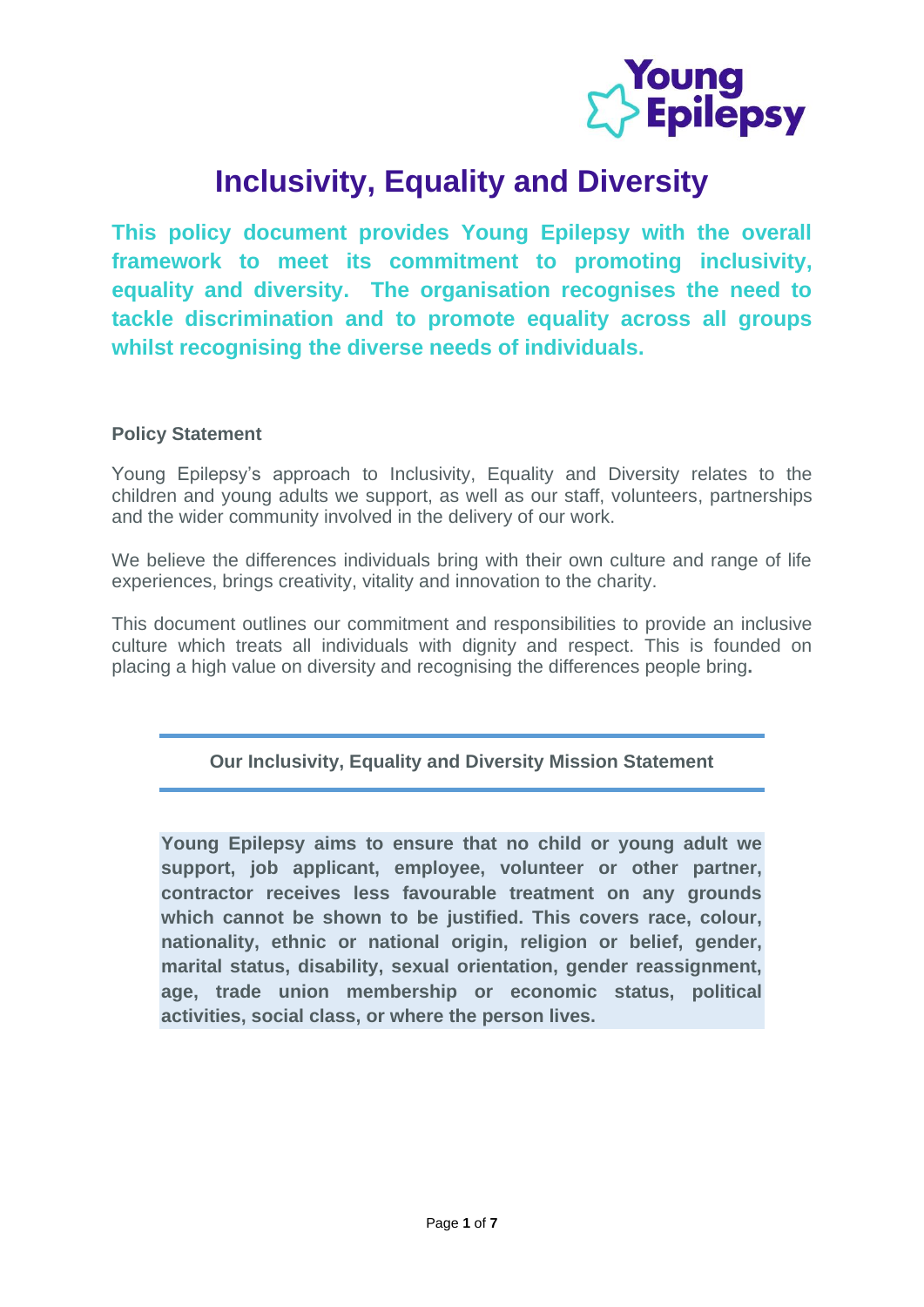

## **Benefits of Inclusivity, Equality and Diversity (I, E & D)**

At Young Epilepsy we support children and young adults from a range of different backgrounds. Each youngster is recognised as a unique individual, and their individual care plan will be designed to ensure their views, family beliefs and cultures are taken into consideration and respected at all times. Whilst children and young adults are supported by Young Epilepsy, regardless of which part of our service support they are accessing, we believe our focus on I, E & D will increase their confidence, and provide them with a wide variety of opportunities to meet and mix with other youngsters.

At the same time, the benefits of a diverse workforce are well recognised and include a culture where difference is visibly welcomed and where people are actively included in order that we benefit from their unique talents in the provision of a service that respects and responds to the diverse needs of the young people we support. Having a diverse workforce, means by working together we are able to challenge each other to constantly improve service delivery. Staff are appreciated when they are valued for their individuality and their unique offering to the team(s) on which they work. This improves job satisfaction, as well as recruitment and retention rates.

The principles of I, E & D are extended to everyone involved in our work, including the families & friends of the young people we support, volunteers, other partners and the local community. This ensures everyone's views are valued, and this enables us to develop best practice, to be open and transparent and to ensure all our policies are procedures adhere to this philosophy.

We understand how the differences in culture and range of life experiences brings with it creativity, vitality and innovation to the charity.

### **The Purpose of our Inclusivity, Equality and Diversity Approach**

At Young Epilepsy our approach to I, E & D is to:

- Explain the legislative framework within which Young Epilepsy policies and procedures must operate.
- Ensure all of the children and young adults we support, our staff, volunteers and other partners associated with our work are treated with equality and fairly when decisions are made that affect:
	- o The quality or service they receive from us, or
	- o Their recruitment, retention, training, development and working practices.
- Ensure we value every young person we support, and every employee's and volunteer's contribution irrespective of their ethnic or national origin, religion, sexual orientation, gender, martial or family status, age or disability.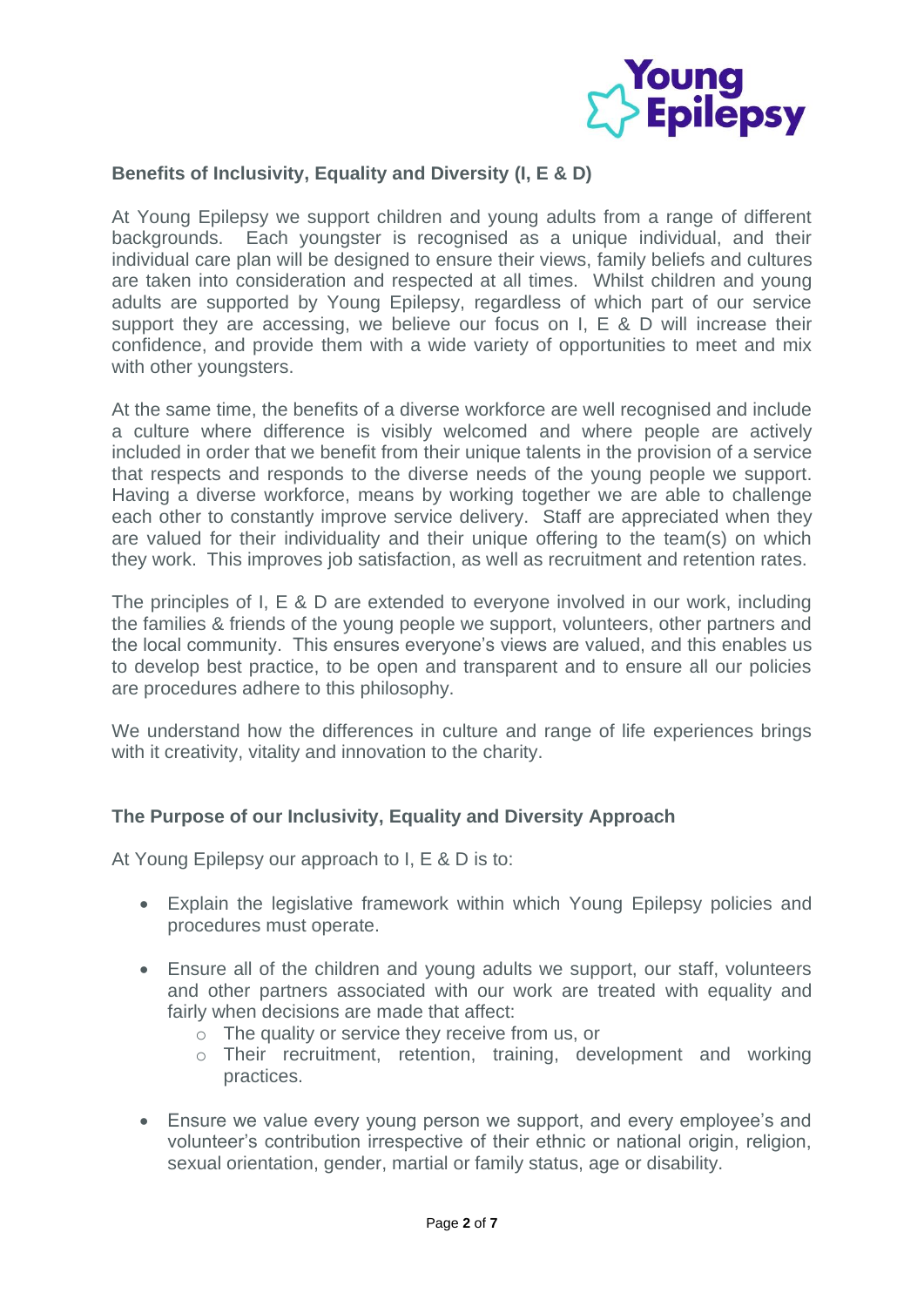

## **Legal Framework**

The main legislation applicable to this policy is the 'Equality Act 2010'. This Act legally protects people from discrimination in the workplace and in wider society. It replaced previous anti-discrimination laws with a single Act, making the law easier to understand and strengthening protection in some situations

There are nine protected characteristics in the Equality Act which are as follows:

- Age. Where this is referred to, it refers to a person belonging to a particular age (e.g. 32 year olds) or range of ages (e.g. 18 to 30 year olds)
- Disability
- Gender
- Marriage and civil partnership
- Pregnancy and maternity
- Race
- Religion and belief
- Sexual orientation

Discrimination which happens because of one or more of these characteristics is unlawful under the Act. Everyone has some of these characteristics - for example, gender or age - so the Act this there to protect everyone from discrimination.

It is important to understand these definitions to avoid unintentionally discriminating against someone.

The Equality Act not only impacts on policies but also 'practices', i.e. things you do which are not covered by a written policy, perhaps at a local or group level. These could include areas like recruitment decisions, rotas, training, meetings, social occasions and cultural factors like teasing, banter and/or use of language.

Other legislation to be aware of, alongside the Equality Act are:

- Children's and Families Act 2014
- Care Act 2014
- Prevent Strategy
- Keeping Young People Safe
- Autism Act 2009
- Human Rights Act 1998.

Whilst the Charity's approach is not driven solely by legislation, it recognises the importance of ensuring that Young Epilepsy meets it duties under equality legislation and aims to follow the good practice set out in the statutory codes of practice which accompany the legislation.

The Charity's approach to I. E & D forms part of our internal quality assurance processes to ensure that a high-quality standard of service is maintained and to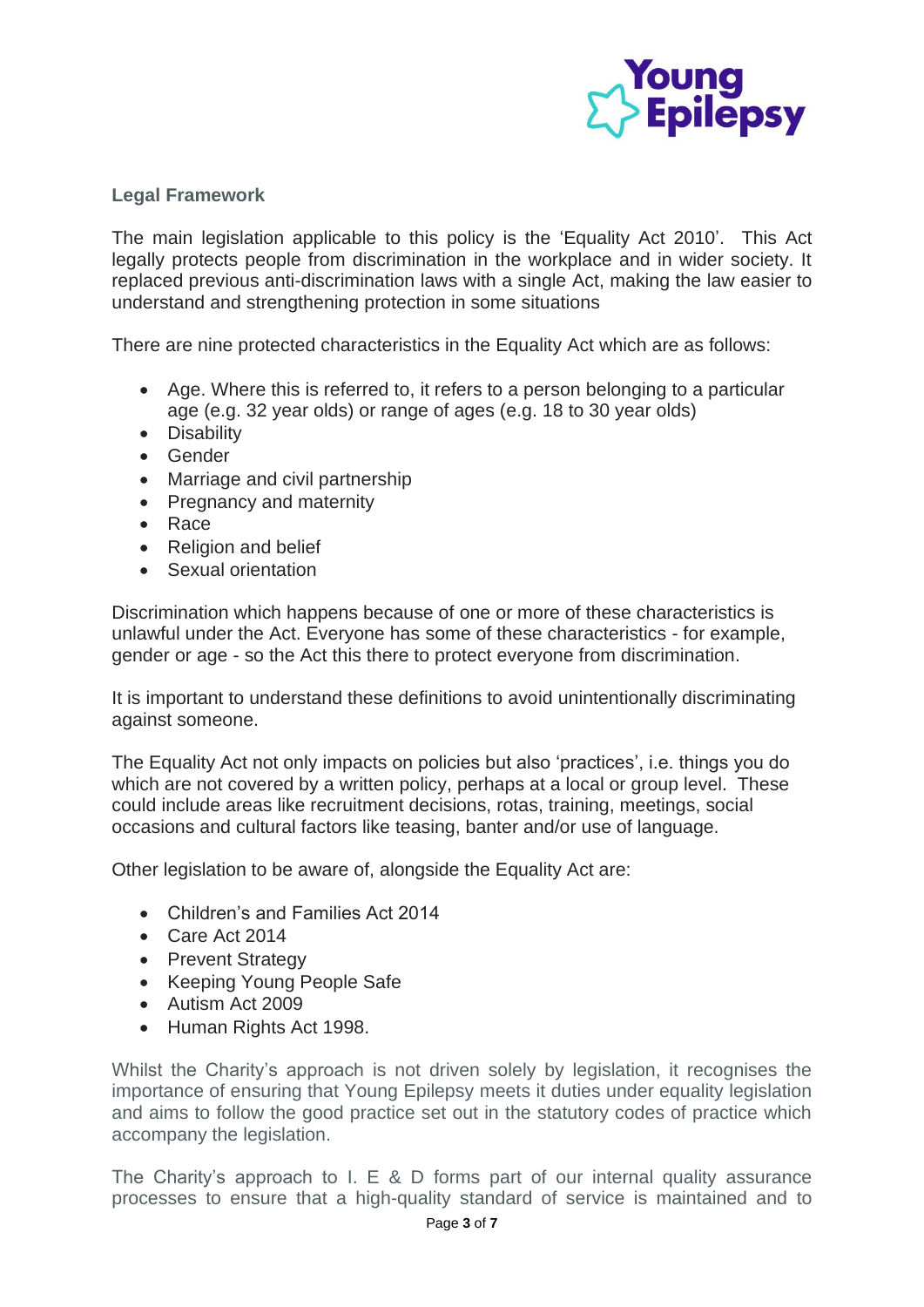

meet the requirements of government policies and initiatives. This policy should be read in conjunction with other Young Epilepsy policies and procedures.

### **Approach, scope and responsibility for the implementation of this policy**

The Trustees, Chief Executive and Executive Directors have a responsibility for the effective implementation of this policy in relation to the young people we support, our staff, volunteers and other partners associated with our work.

It is important to note that, as an employer, Young Epilepsy is potentially legally responsible for acts of discrimination, harassment and victimisation carried out by its employees in the course of their employment.

Young Epilepsy also has a legal responsibility for the acts of agents carried out with the authority of the charity. An agent is someone we have instructed to do something on our behalf, but who is not employed by us.

This applies in situations where:

- An employee was acting in the course of their employment, or
- The agent was carrying out our instructions.

It does not matter whether, or not, Young Epilepsy knew about or approved of what the employee or agent did.

Employees must ensure that their behaviour at work creates an environment which is free from any form of harassment, victimisation and all other forms of discrimination. Employees should be aware that if they are involved in discriminatory actions or practice they may not only face disciplinary action but also legal proceedings against themselves as individuals.

The overall objective of Young Epilepsy's approach to I, E & D Equality, is to achieve the following in employment policies and practices, in services, and in engagement with partners and the communities within which we operate:

- Develop an organisational culture which embraces an inclusive approach
- Eliminate unlawful discrimination and harassment
- Promote equality of opportunity
- Promote good relations and positive attitudes between people of diverse backgrounds
- Foster a culture of respect and understanding between people of diverse cultures, backgrounds, circumstances and identities

The charity recognises that:

- discrimination may occur on more than one ground at the same time
- people have a range of diverse needs and our services must be designed or delivered in different ways to respond to these needs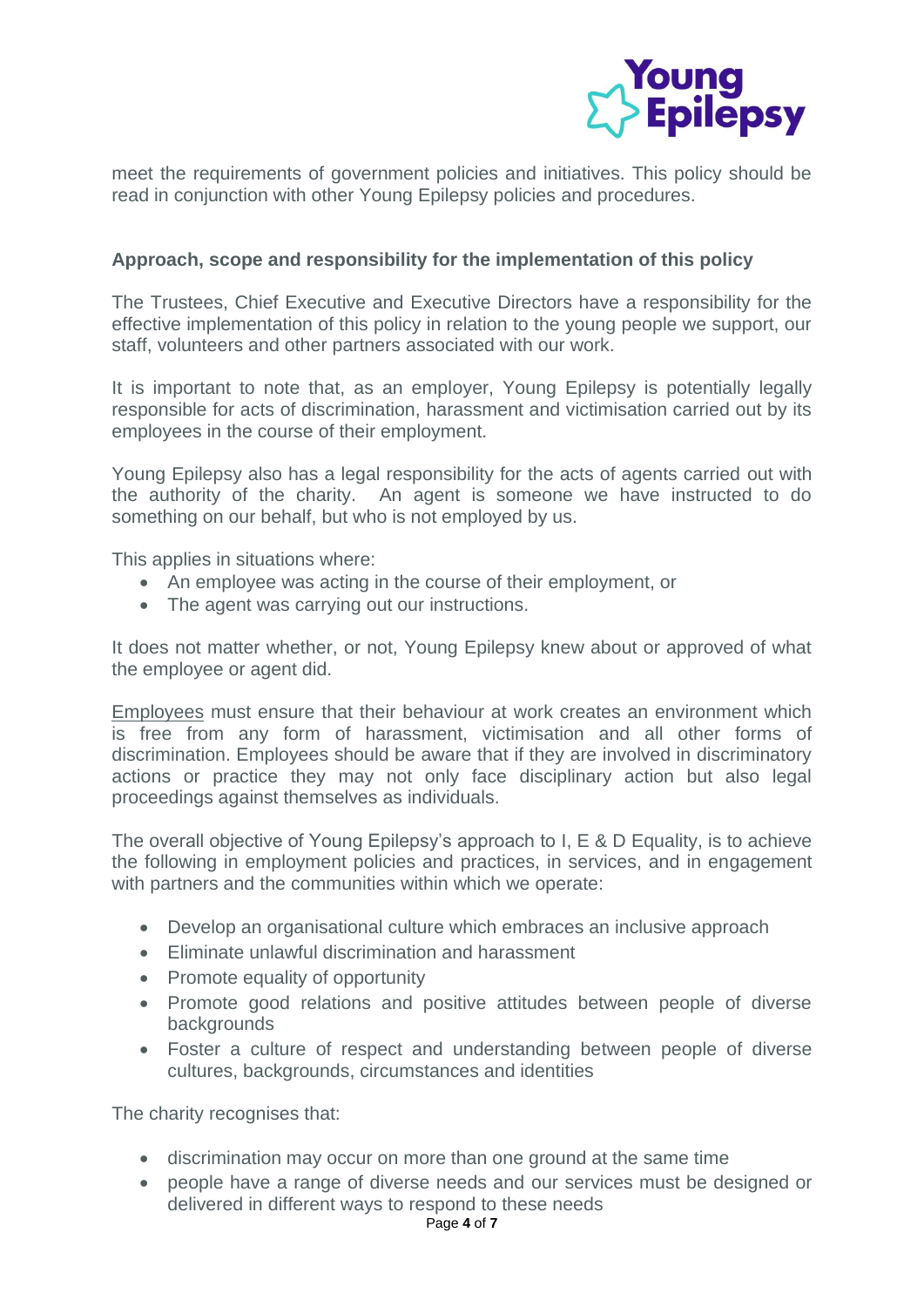

The scope this approach applies to all the children and young people we support, the staff working within the organisation including employees, contractors, volunteers and staff from other organisations working on charities premises. It also applies to parents and visitors.

This policy and its guidance applies to all our premises and all staff working in other premises, including any place where the occasion can be identified with either the requirements of Young Epilepsy or with social events linked to the organisation.

### **Intentions & Aims**

Young Epilepsy intends to:

- Incorporate consideration of I, E & D principles from the onset in all its policies, plans, strategies and procurement etc. throughout service delivery.
- Undertake equality impact assessments to measure the impact of policies and services and to determine the needs of the children and young people we support, our employees, volunteers and the public
- Identify the I, E & D outcomes for these groups as necessary
- Reflect the diversity of the geographical areas it serves in publications, events and other marketing and communications activities
- Follow the social model of disability
- Apply the principles of this policy to suppliers of goods and services to the charity.

The aims relating to our service delivery to children and young adults are to:

- Provide appropriate, accessible and effective support services and facilities without discrimination or prejudice
- Provide clear information about our services in appropriate formats or languages which meet people's needs
- Monitor our services to ensure those receiving support all receive fair access and outcomes and take action to address any inequalities that are apparent
- Consult as far as is reasonably possible, with children and young adults and their families when making decisions about the support they receive
- Respond promptly and fairly to any complaints received including those relating to discrimination

The aims in relation to employment are to:

- Ensure that our employment policies and procedures do not discriminate directly or indirectly against any group or individual on unjustifiable grounds
- Work to achieve a workforce that represents the children and young adults we support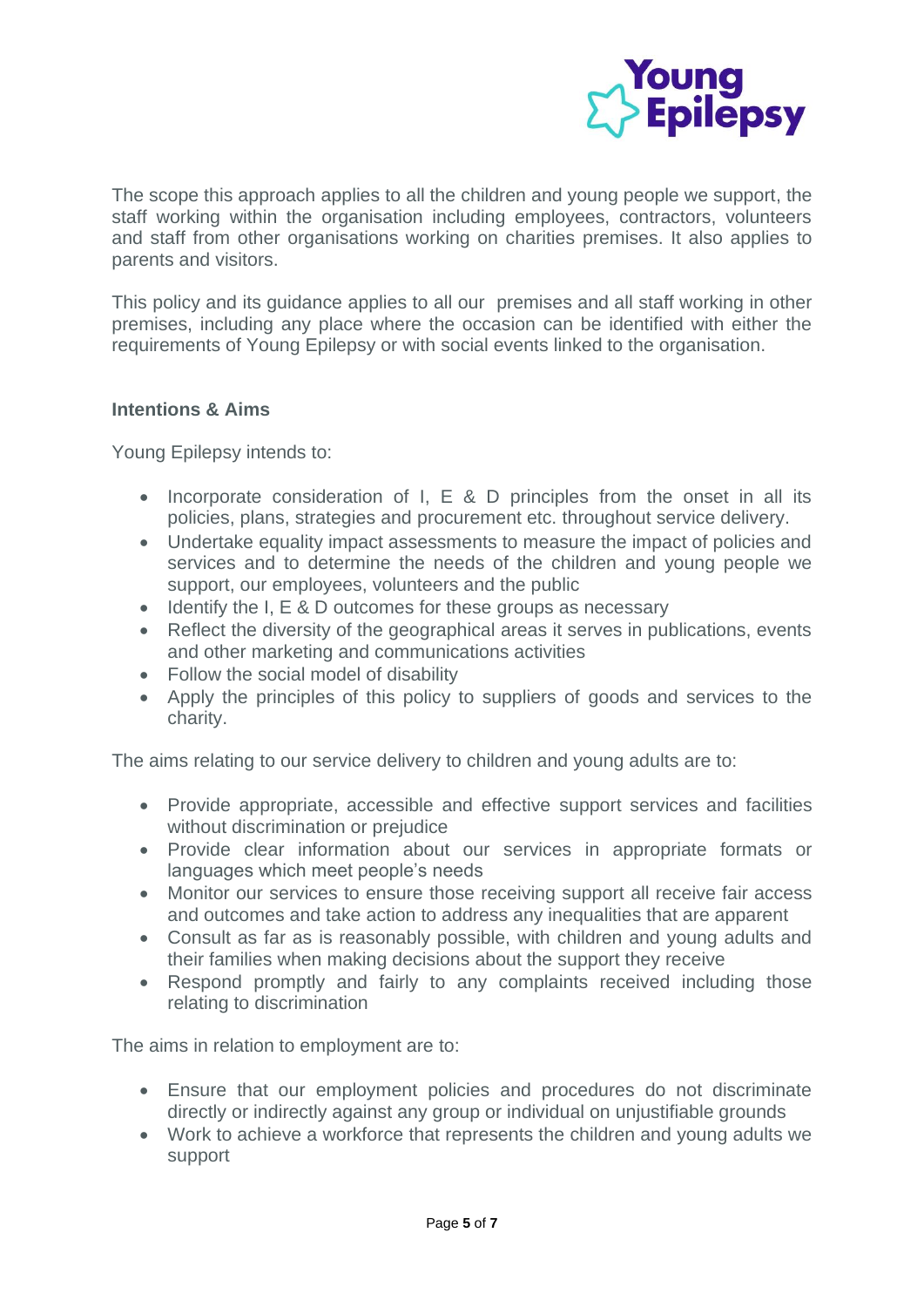

- Monitor recruitment and selection processes, training and development opportunities, disciplinary, grievance, bullying and harassment and capability procedures by the nine protected characteristics and take action to address any inequalities that are apparent
- Promote a culture of fairness and respect in its employment policies, procedures and practices
- Provide appropriate training for employees at every level on equality, diversity and human rights issues
- Protect employees from bullying, harassment and violence and investigate all claims of bullying and harassment that are made
- Respond to the particular needs of employees including those relating to ethnic group, disability, age, gender, sexual orientation or religious belief.

## **Data Collection**

As part of our I, E & D activity, Young Epilepsy collect and collate relevant data on all the children/young adults we support and staff to inform the I, E & D agenda. Analysis of these data sets enables us to undertake gap analyses to identify issues that require particular redress.

Data collection and analysis will be agreed in line with relevant policies, procedures and relevant GDPR obligations and will be reported in line with governance requirements.

### **Equality Impact Assessment**

It is a requirement to complete and publish equality impact assessments. As an organisation providing services to the public sector, Young Epilepsy have obligations to promote equality and treat people with dignity and respect in terms of provision of services and how we operate as an employer.

The purpose of an equality impact assessment (EIA) is to help demonstrate that different needs are taken into account in planning and delivery of services and implementation of policies and procedures.

EIA is a method of ensuring that services are inclusive and of equal benefit to different groups.

An equality impact assessment is required when:

- developing a new piece of work
- amending or reviewing an existing piece of work
- commissioning a new service
- reviewing delivery of an existing service